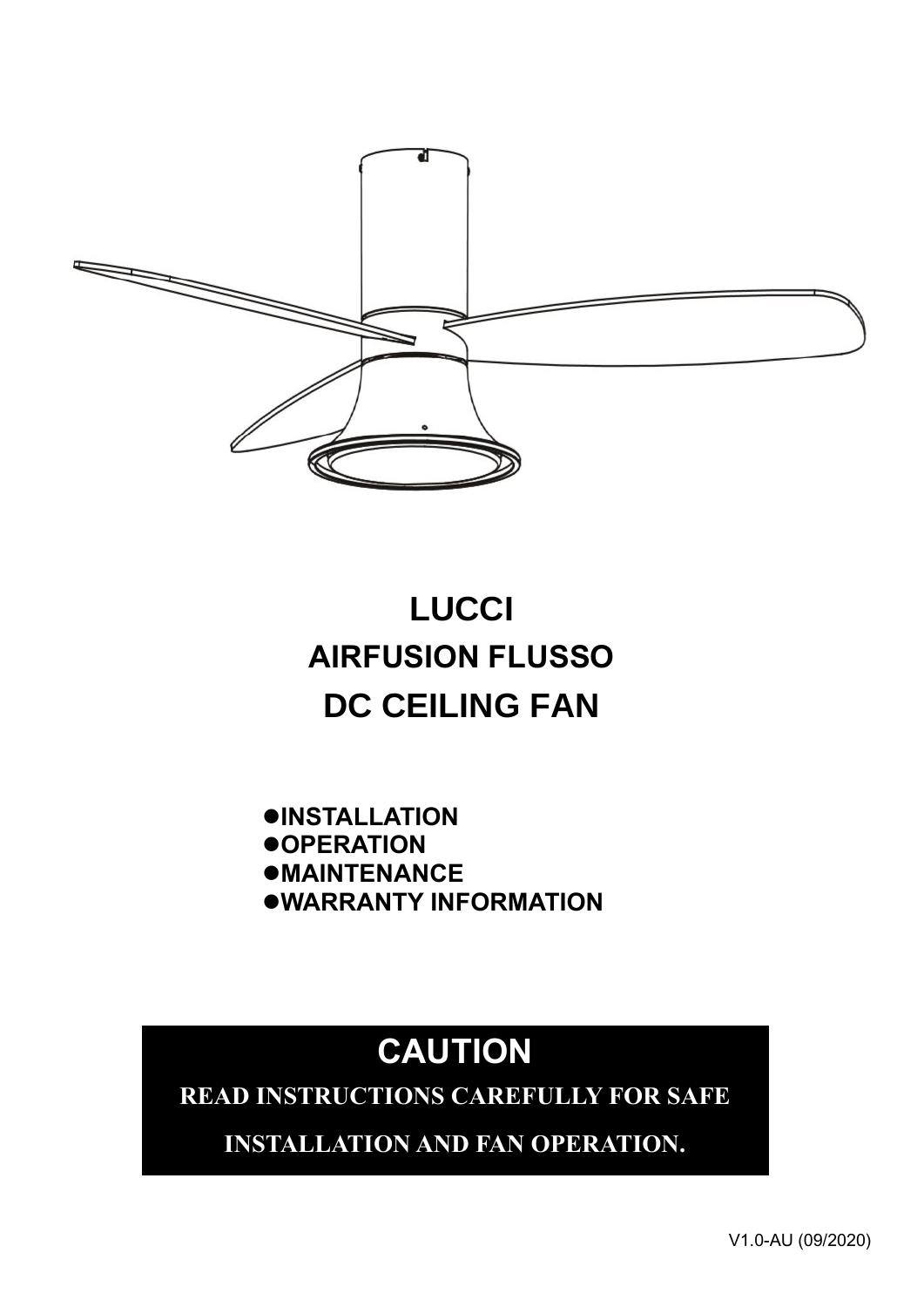#### **THANK YOU FOR PURCHASING**

Thank you for purchasing the latest in energy saving ceiling fans. This fan runs on DC (direct current) power which gives it the benefit of being super energy efficient whilst still maintaining high volume air-movement and silent operation.

**Energy saving** - The DC motor is the latest technology in fan design. Its highly efficient motor saves up to 65% more energy than ceiling fans with traditional AC motors.

**Silent operation** – This DC fan motor is programmed with a **stabilised** current which efficiently reduces motor noise.

**Low operating temperature** – The DC power is managed effectively which brings down the motor operating temperature to less than 50℃. This results in a much cooler motor than a standard AC fan and increases the longevity of the motor.

**6 speed remote control** - Regular AC ceiling fans usually come with only 3 speeds, this DC fan comes complete with a 6 speed remote, which gives a greater choice of comfort levels.

#### **SAFETY PRECAUTIONS**

- 1. The appliance is not intended for use by persons (including children) with reduced physical, sensory or mental capabilities, or lack of experience and knowledge, unless they have been given supervision or instruction concerning the use of the appliance by a person responsible for their safety.
- 2. Children should be supervised to ensure that they do not play with the appliance.
- 3. An all-pole disconnection switch must be incorporated into the fixed wiring, in accordance with local wiring rules.

### **WARNING:**

**FOR SAFE USE OF THIS FAN AN ALL-POLE DISCONNECTION MUST BE INCORPORATED INTO THE FIXED WIRING IN ACCORDANCE WITH THE WIRING RULES.**

As outline in clause 7.12.2 of AS/NZS 60335-1 for meeting the minimum electrical safety of this standard.

Please note warranty will be void if installation is without a means for an all-pole disconnection incorporated in the fixed wiring in accordance with the wiring rules.

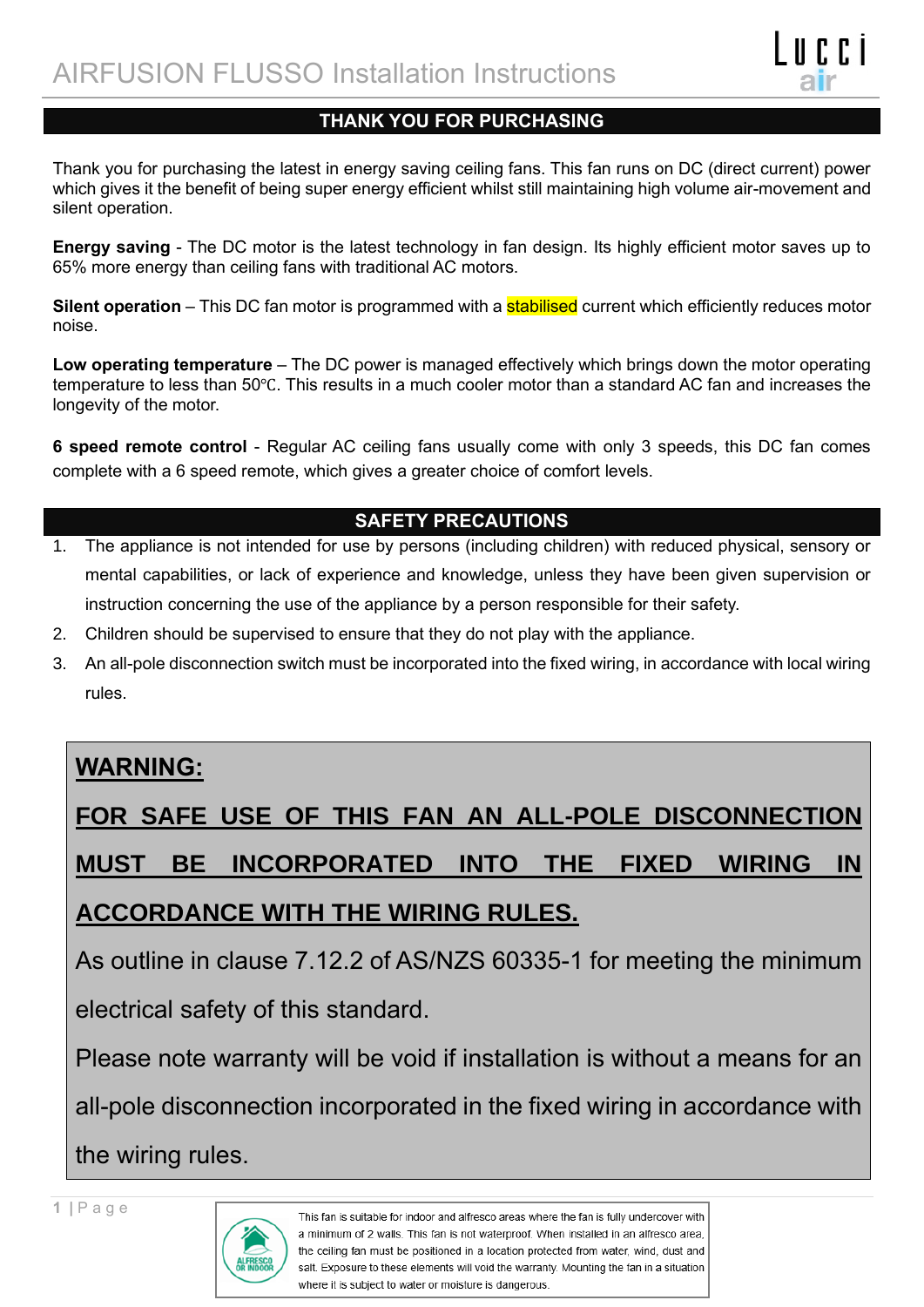Example: If a fan is connected to a circuit that can be isolated via an allpole safety switch at the switchboard, then this is considered to be an all-pole disconnection to the ceiling fan electrical circuit, meeting the requirements of clause 7.12.2 of AS/NZS 60335.1.

## **A single-pole switch on the active of the receiver input of remote control must also be included in the wiring, and located the same room as the ceiling fan.**



- 4. Do not dispose of electrical appliances as unsorted municipal waste, use separate collection facilities. Contact your local government for information regarding the collection systems available. If electrical appliances are disposed of in landfills or dumps, hazardous substances can leak into the ground water and get into the food chain, damaging your health and well-being.
- 5. The structure to which the fan is to be mounted must be capable of supporting a weight of 20kg.
- 6. The fan should be mounted so that the blades are at least 2.1m above the floor.
- 7. This fan is suitable for indoor and alfresco areas where the fan is fully undercover with a minimum of 2 walls. This fan is not waterproof. When installed in an alfresco area, the ceiling fan must be positioned in a location protected from water, wind, dust and salt. Exposure to these elements will void the warranty. Mounting the fan in a situation where it is subject to water or moisture is dangerous and may increase the risk of damage, injury or electrical shock.
- 8. Must be assembled and installed by a licensed electrician.
- 9. WARNING: If unusual wobbling or oscillating movement is observed, immediately stop using the ceiling fan and contact the manufacturer, its service agent or suitably qualified persons.
- 10. The replacement of parts of the safety suspension system device shall be performed by the manufacturer, its service agent or suitably qualified persons.
- 11. The fixing means for attachment to the ceiling such as hooks or other devices shall be fixed with a sufficient strength to withstand 4 times the weight of the ceiling fan; that the mounting of the suspension system shall be performed by the manufacturer, its service agent or suitably qualified persons.

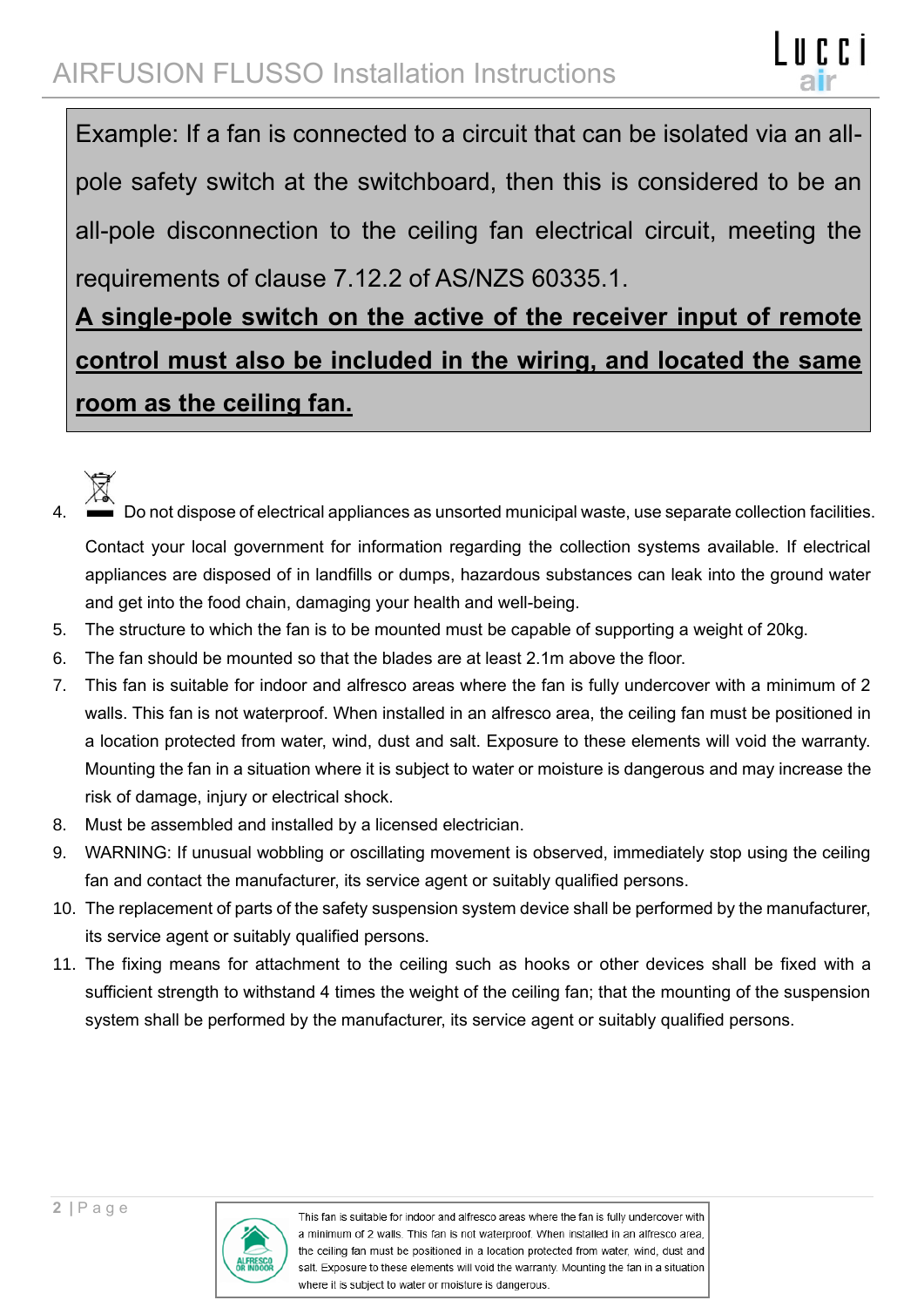## AIRFUSION FLUSSO Installation Instructions



#### **PARTS LIST**

- Unpack your ceiling fan carefully. Remove all parts and hardware.
- Lay out all the components on a smooth surface and make sure there are no components missing before assembling. If parts are missing, return the complete product to the place of purchase for inspection or replacement.
- Check whether the ceiling fan has been damaged during transport. Do not operate/install any product which appears damaged in any way. Return the complete product to the place of purchase for inspection, repair or replacement.
- Examine all parts, you should have the following:





|                | Mounting bracket x1                                               | 5  | Mounting bracket screws<br>x4 pcs            |
|----------------|-------------------------------------------------------------------|----|----------------------------------------------|
| $\overline{2}$ | Fan assembly x1                                                   | 6. | Spare Blade screw x1                         |
| 3              | Blades x3                                                         | 7. | Remote controller, battery,<br>holder x1 set |
| 4              | Light kit x1 (with 18W lamp<br>is pre-installed in the light kit) | 8. | <b>Remote Receiver</b><br>- x1               |

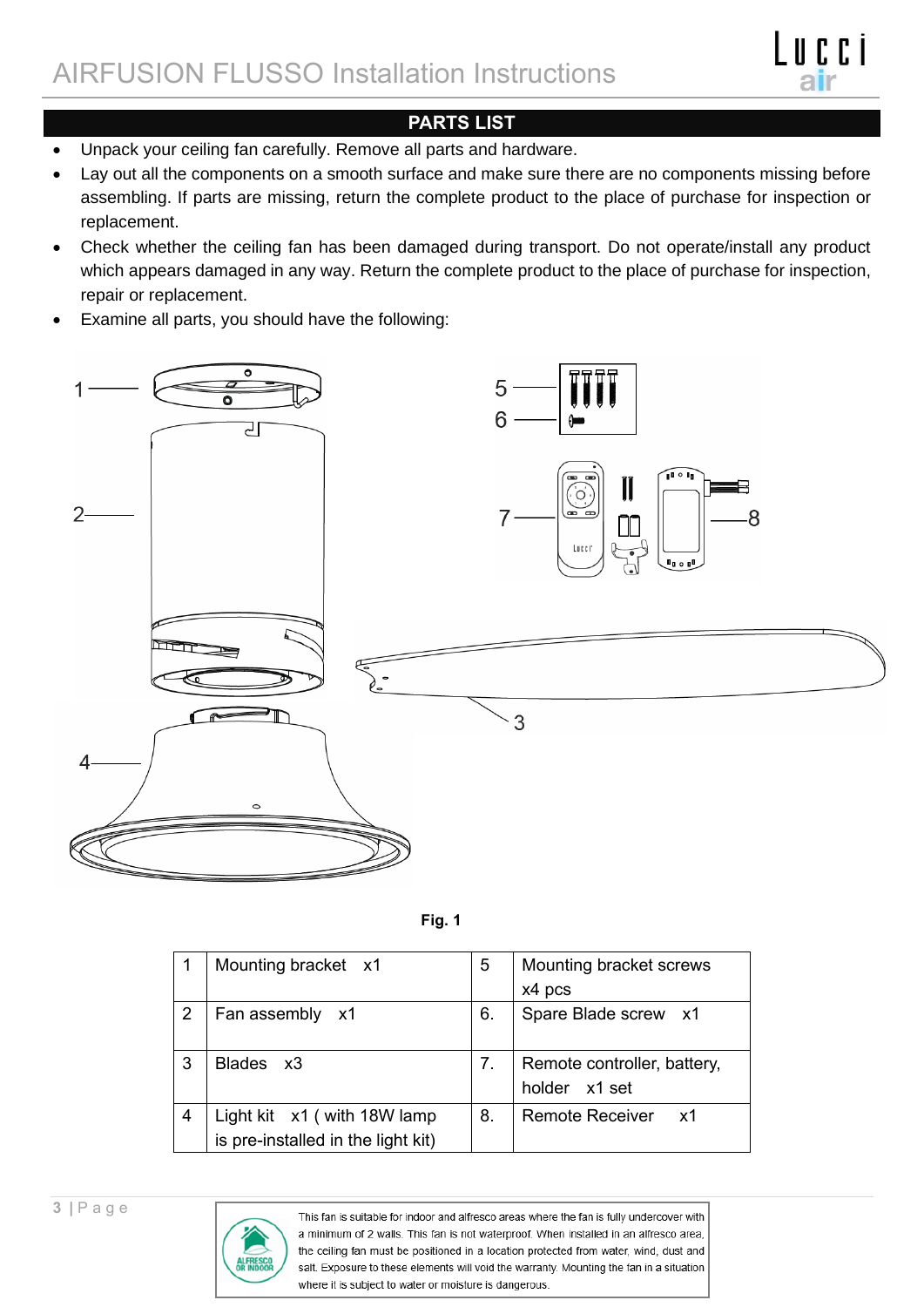#### **INSTALLING THE FAN**

#### **TOOLS REQUIRED:**

- Phillips / flat head screwdriver
- Pair of pliers
- Adjustable spanner
- Step ladder
- Wire cutter
- Wiring, supply cable as required by local provincial and national wiring codes and regulations

#### **INSTALLING THE MOUNTING BRACKET**

- The ceiling fan must be installed in a location so that the blades are spaced 300mm from the tip of the blade to the nearest objects or walls.
- Install the hanging bracket to the ceiling joist or structure that is capable of carrying a load of at least 20kg, with the 4 long screws provided. Ensure at least 30mm of the screw is threaded into the support. (Fig. 2)





**NOTE: The bracket screws provided are for use with wooden structures only. For structures other than wood, the appropriate screw type MUST be used. Ensure the screws used are suitable for the mounting surface and the surrounding environment.**

#### **ANGLED CEILING INSTALLATION**

The hanging system of this fan is ONLY suitable for flat ceiling installation. **DO NOT install the fan on an angled ceiling**.

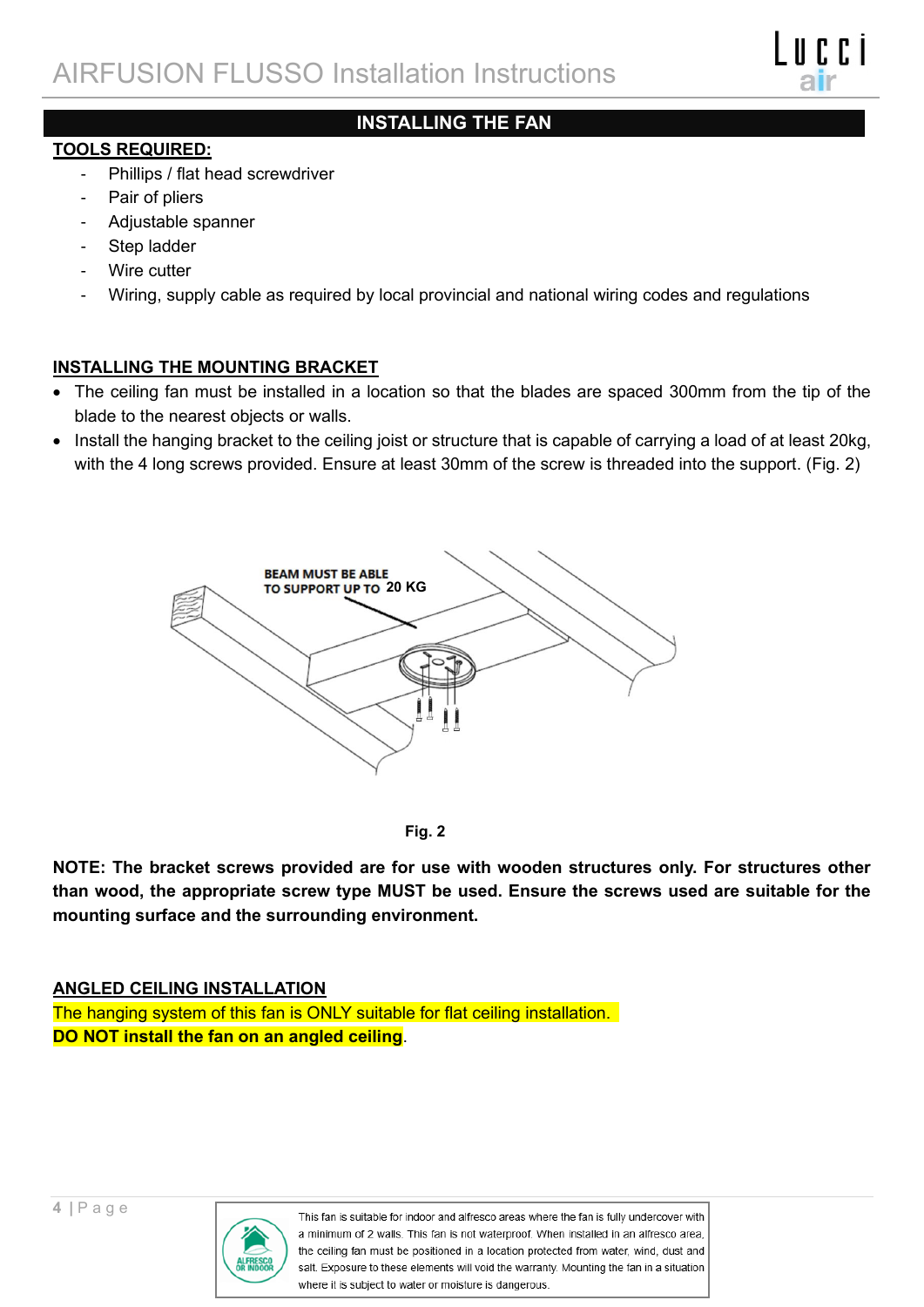#### **HANGING THE FAN MOTOR ASSEMBLY**

• Lift the fan assembly (1) up to the mounting bracket. Hang the fan assembly onto the J-hook (2) of the mounting bracket. (Fig.3)



• Complete the electrical wiring according to the 'ELECTRICAL WIRING DIAGRAM' section below.

#### **PREPARE AND COMPLETE THE ELECTRICAL WIRING --- WIRING DIAGRAM (FIG. 4)**

**WARNING:** FOR YOUR SAFETY ALL ELECTRICAL CONNECTIONS MUST BE UNDERTAKEN BY A LICENSED ELECTRICIAN.

**NOTE:** AN ADDITIONAL ALL POLE DISCONNECTION SWITCH MUST BE INCLUDED IN THE FIXED WIRING.

**NOTE:** IF THERE ARE TWO OR MORE DC CEILING FANS INSTALLED IN THE ONE LOCATION, AN ISOLATION SWITCH IS REQUIRED FOR EACH CEILING FAN. THIS IS REQUIRED WHEN PROGRAMMING THE REMOTE AND RECEIVER TO PAIR TOGETHER.

**NOTE:** Ensure the motor earth wire is connected to the single earthing terminal block "1" in the diagram below. **(Fig. 4)**

#### **From mains supply to mounting bracket terminal block: (Fig. 4)**

- 1. Connect the live supply wire to the "L" terminal of the terminal block on the mounting bracket.
- 2. Connect the neutral supply wire to "N" terminal of the terminal block on the mounting bracket.
- 3. Connect earth wire to the earth terminal of the terminal block on the mounting bracket.

#### **From mounting bracket to receiver and motor: (Fig. 4)**

- 4. Connect the supply wiring connector from the mounting bracket to the input of the DC motor driver/receiver.
- 5. Connect the 2 output wires connectors of DC motor driver/receiver to the 2 input wires connectors of the fan motor and the light kit.
- 6. Connect the earth wire from the Fan motor to the terminal block from the mounting bracket in the step 6.

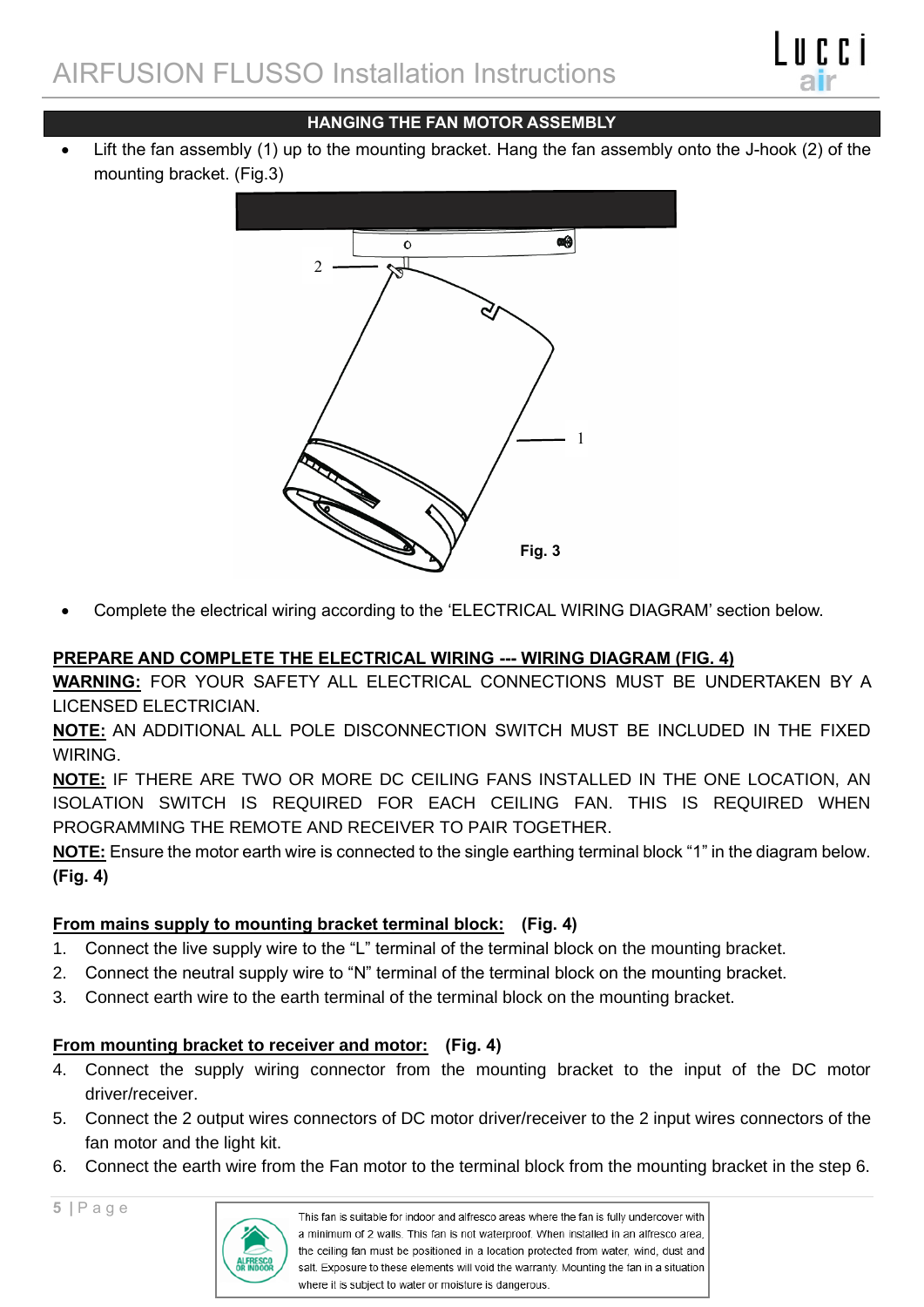## AIRFUSION FLUSSO Installation Instructions





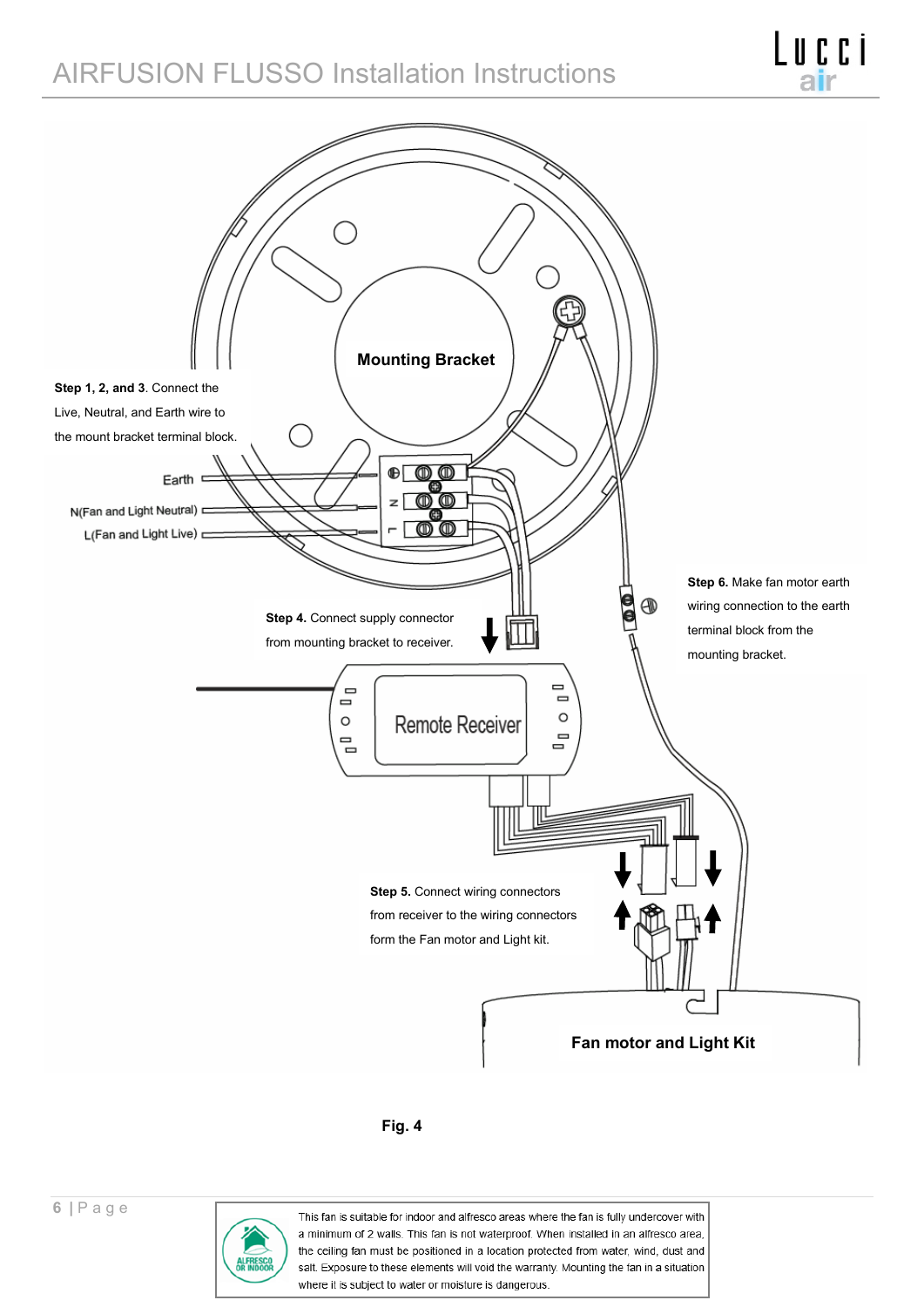

• After completing the electrical connection at the mounting bracket terminal block, connect the ceiling fan wiring via the quick connector plug.

**NOTE: Ensure the earth wiring is secure and correct, by performing an earthing continuity test from the fan's accessible metal body back to the earth terminal at the terminal block on the mounting bracket**.

Install the fan assembly to the mounting bracket (Fig.5a):

- Loosen two canopy screws (1) and remove from the mounting bracket.
- Loosen two canopy screws with star washers (2) by half thread from the mounting bracket. (For L-shape slot on canopy to be mounted).



- Lift the hanging canopy (3) of the fan assembly up to the mounting bracket and let the L-shape slot on the hanging canopy (3) go through the two canopy screws with star washers (2). (Fig. 5b)
- Turn the hanging canopy (3) until it locks in place at the end section of the L-shape slot, ensure the star washer are between the hanging canopy (3) and screw head. Secure it by tightening the two canopy screws with star washer (2).
- Secure and tighten the canopy screws (1) to the mounting bracket. The hanging canopy (3) shall have 4 screws (1) & (2) in total. Avoid damaging the electrical wiring prepared previously when hanging the canopy.



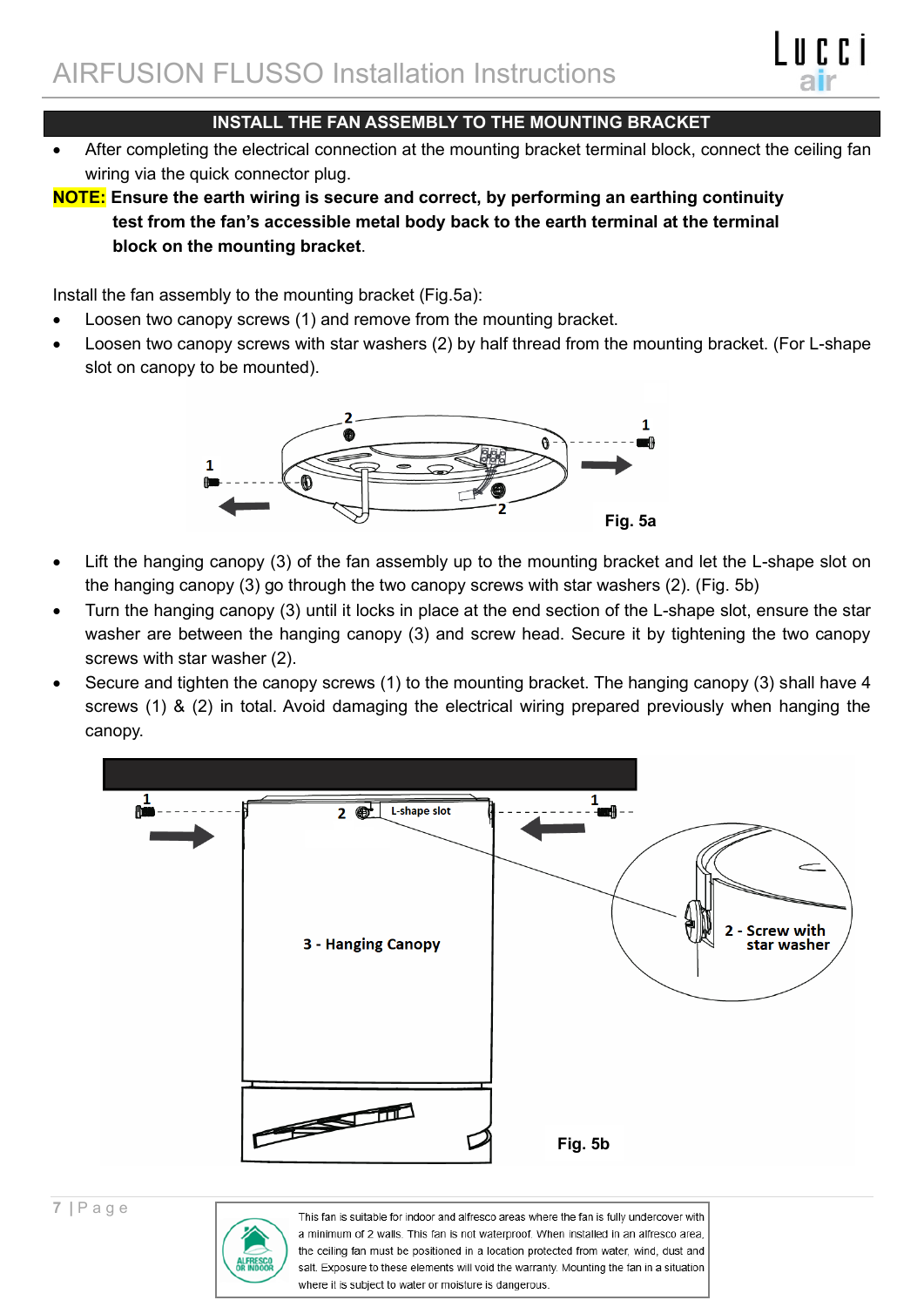#### **INSTALLING THE FAN BLADE AND LIGHT KIT**

#### **BLADE ATTACHMENT (Fig.6)**

- 1. Remove the 3 blade screws from the fan motor (Fig. 6a), and insert the blade mounting end into the slot of the rotating drum (Fig. 6b).
- 2. Align the 3 holes on the blade with the 3 holes on the rotating drum of fan motor assembly and using the 3 blade screws, to secure the blade to the fan motor assembly. Ensure all screws are tightened evenly to reduce the chance of warping or unbalancing. Take care not to over tighten the screws, as this can damage the blades (Fig. 6c).

ਹ

3. Once completed, repeat the process on the remaining blades.



#### **INSTALLING THE LED LIGHT KIT ( FIG.7)**

#### **NOTE: The light kit must be installed by a licensed electrician.**

- Connect the wires of light kit to the fan assembly via the quick connector.
- Install the light kit on the fan assembly then secure it by turning clockwise.



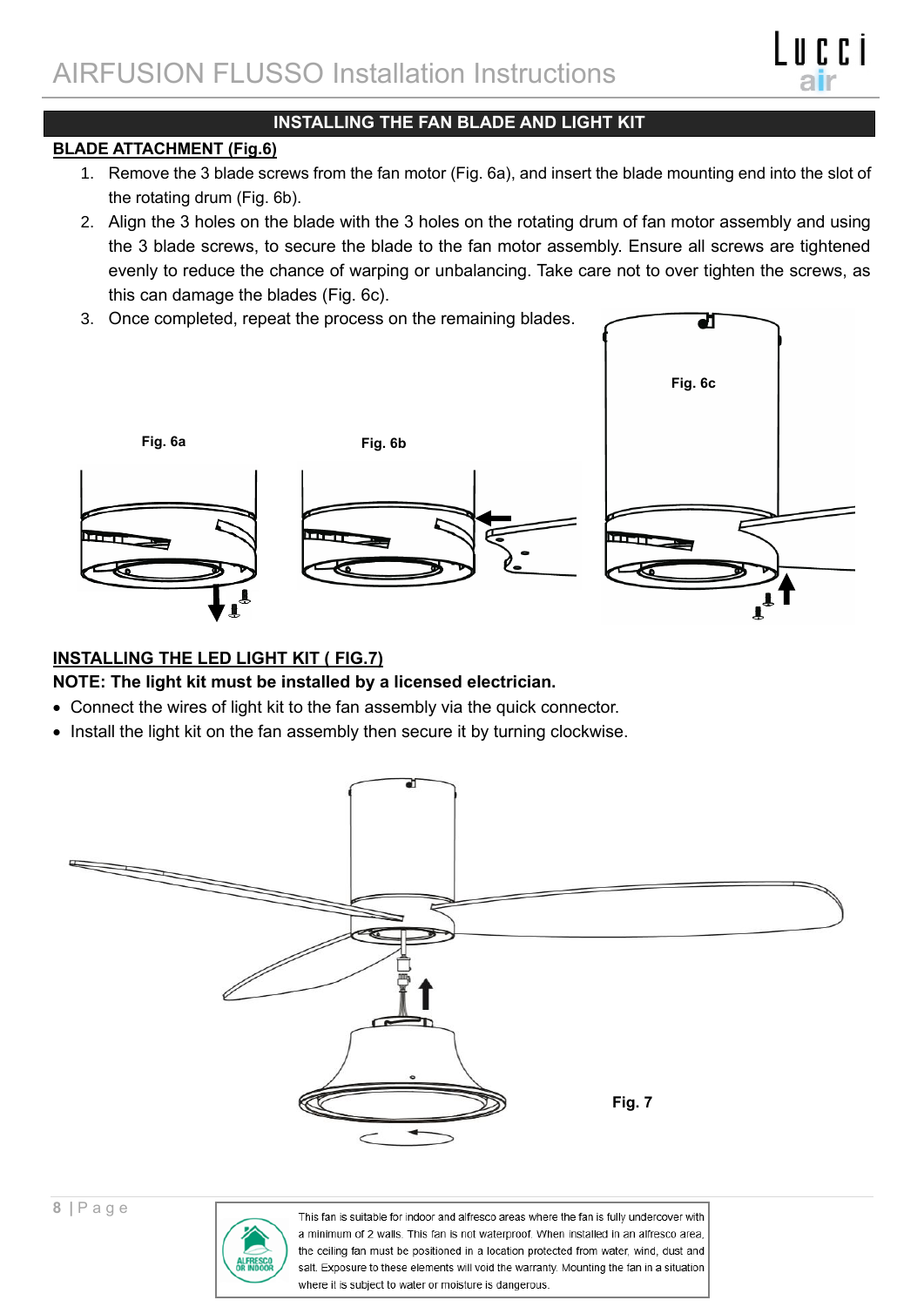

#### **INSTALLATION OF LAMP (Fig. 8)**

**NOTE:** The GX53 lamp is pre-installed in the light kit. Follow the steps below to replace the lamp.

- Loosen the screws from the top rim of light kit (A).
- Remove the lamp shade (C) from the light kit (A).
- Remove and replace the GX53 lamp (B). Do not exceed the maximum power rating.
- Install the lamp shade (C) back to the light kit (A) and secure by tightening the screws.





#### **INSTALLATION OF THE REMOTE CONTROL HOLDER (Fig. 9)**

- 1. Locate a suitable wall to fix the remote control holder with the 2 screws. (Fig.9a).
- 2. Slide the remote into the holder. (Fig. 9b)



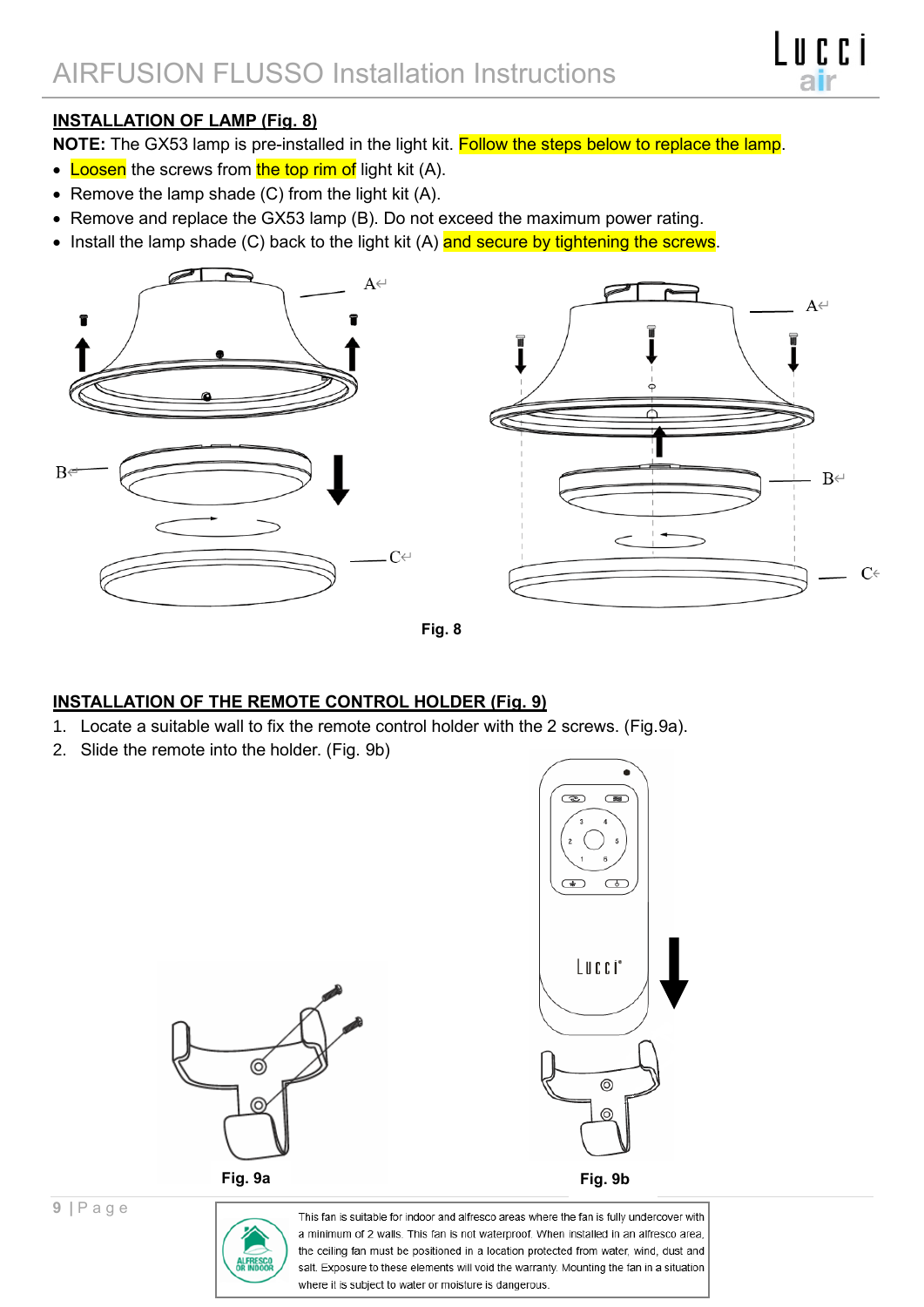

#### **USING YOUR CEILING FAN**

**NOTE: The remote and receiver will need to be paired after the installation of the ceiling fan. NOTE: When two or more ceiling fans are installed in one location, please refer to the instruction on the next page.**

#### **PAIRING REMOTE & RECEIVER – WHEN 1 DC CEILING FAN IS INSTALLED IN ONE LOCATION**

**NOTE:** Ensure that you have installed a single pole disconnection switch in the fixed wiring for the fan. **NOTE:** Ensure power to the receiver is ON prior to pairing the remote with the receiver.

- Turn OFF the mains supply to the fan by on/off wall switch.
- Install the batteries into the remote. Please make sure the polarity of the battery is correct.
- Turn ON the power to the receiver.
- Press and hold the  $\bf{U}$  button on the remote for 3-5 seconds within 30 seconds of switching the power ON to the receiver of the ceiling fan.
- There will be a notification 'beep' sound from the receiver to indicate that the paring process is successful.
- Turn ON the fan and change the speed of the ceiling fan via the remote to check the operation and successful paring.
- If pairing has been unsuccessful, repeat these set of steps again.

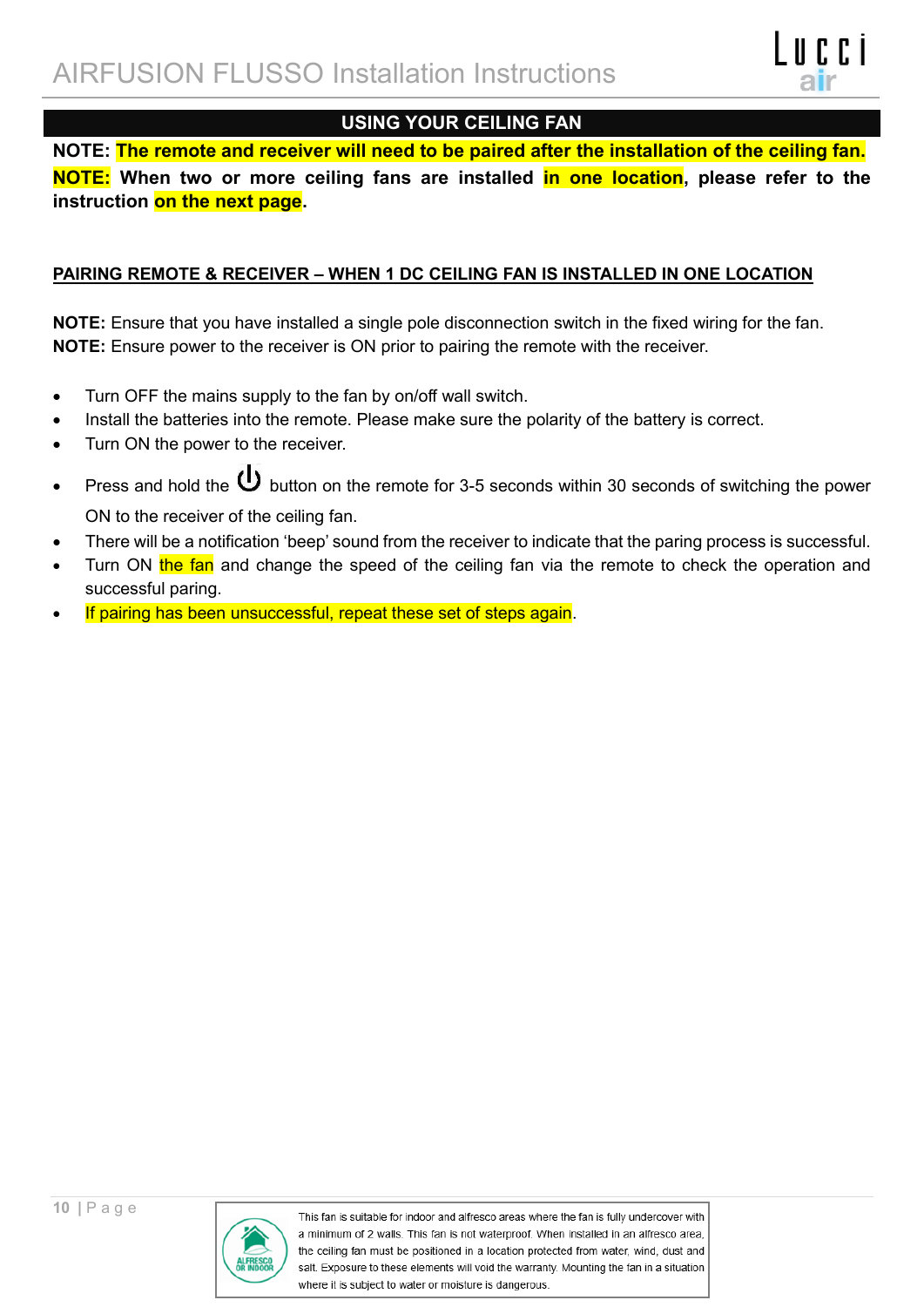

#### **PAIRING REMOTE AND RECEIVER – WHEN 2 OR MORE DC CEILING FANS ARE INSTALLED IN ONE LOCATION**

When two or more ceiling fans are located near each other, you may desire to have the remote/receiver for each fan paired so that the operation of one fan does not affect the operation of the other fans.

**NOTE:** Ensure that you have installed a single pole disconnection switch in the fixed wiring for each fan. **NOTE:** Ensure power to the Receiver is **ON** prior to pairing the remote with the receiver.

#### **Remote / Receiver pairing for ceiling fan 1:**

- Turn OFF the mains supply to the receivers of both ceiling fans 1 and 2.
- Install the batteries into the remote. Please make sure the polarity of the battery is correct.
- Turn ON the power to receiver 1. Keep the power OFF to receiver 2. (Each ceiling fan must have its own isolation switch, so that only the ceiling fan that needs to be paired with the remote will be ON).
- Press and hold the " " button of **remote 1** for 3-5 seconds within 30 seconds of switching the power ON to the receiver of ceiling fan 1.
- There will be a notification 'beep' sound from the receiver to indicate that the paring process is successful.
- Turn ON the fan and change the speed of the ceiling fan 1 by the remote to check the operation and successful paring.
- If pairing has been unsuccessful, repeat these set of steps again

#### **Remote / Receiver paring for Ceiling fan 2:**

- Turn OFF the mains supply to the receivers of both ceiling fans 1 and 2.
- Install the batteries into the remote. Please make sure the polarity of the battery is correct.
- Turn ON the power to receiver 2. Keep the power OFF to receiver 1. (Each ceiling fan must have its own isolation switch, so that only the ceiling fan that needs to be paired with the transmitter will be ON).
- Press and hold the " " button of **remote 2** for 3-5 seconds within 30 seconds of switching the power ON to the receiver of ceiling fan 2.
- There will be a notification 'beep' sound from the receiver to indicate that the paring process is successful.
- Turn ON the fan and change the speed of ceiling fan 2 by the remote to check the operation and successful pairing.

If pairing has been unsuccessful, repeat these set of steps again.

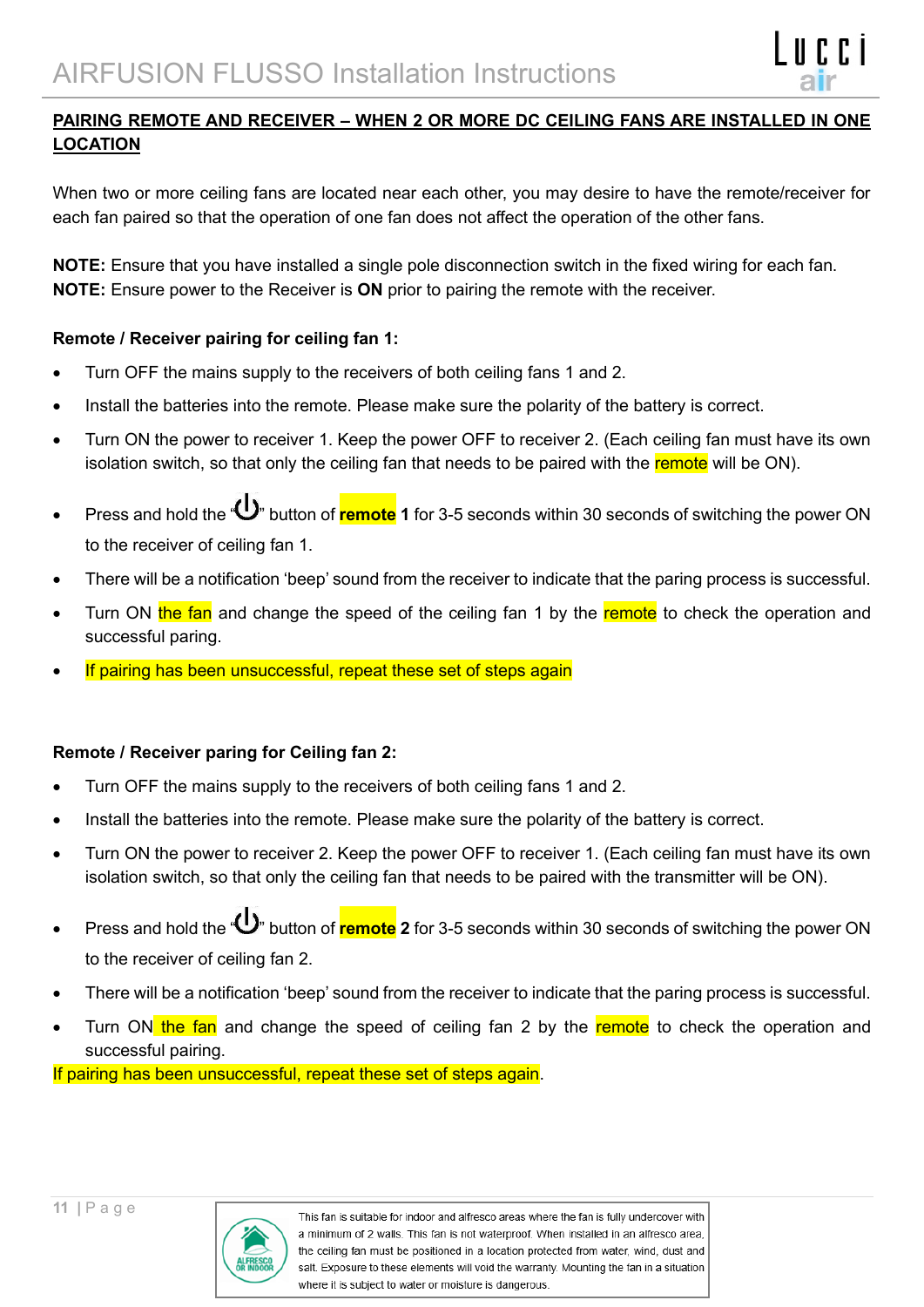#### **REMOTE CONTROL (Fig. 10)**



The LED light has a 3-step dimmable function which is controlled by an ON/OFF switch. When the LED light is ON and at 100% brightness, press the light button "ON and then OFF within 5 seconds", to dim the LED light. Repeat pressing ON and then OFF within 5 seconds to dim further in the following sequence: 100% brightness  $\rightarrow$  40% brightness  $\rightarrow$  15% brightness  $\rightarrow$  100% brightness.

To switch back to 100% brightness at any stage, turn OFF the luminaire, and then wait after 5 seconds turn ON the luminaire, it will reset to 100% brightness.

#### **REPAIRING THE REMOTE & RECEIVER PAIRING – WHEN 1 CEILING FAN IS INSTALLED**

- If the remote and receiver lose control after installation or during use, the pairing of the remote and the receiver must be repaired.
- Below are the operating symptoms and the steps to repair the pairing of the remote and receiver.

#### **Symptoms:**

- Loss of control Fan is only running at high speed after installation
- Loss of control No reverse function after installation
- Loss of control Remote cannot communicate with the receiver

#### **Repairing Steps:**

- Switch OFF the main power to the ceiling fan for 30 seconds.
- Switch ON the main power of the ceiling fan. Follow the same process as described in the 'Paring remote & receiver' section to repair the pairing.
- Turn on and select the different speed of the ceiling fan to check the operation of the fan.

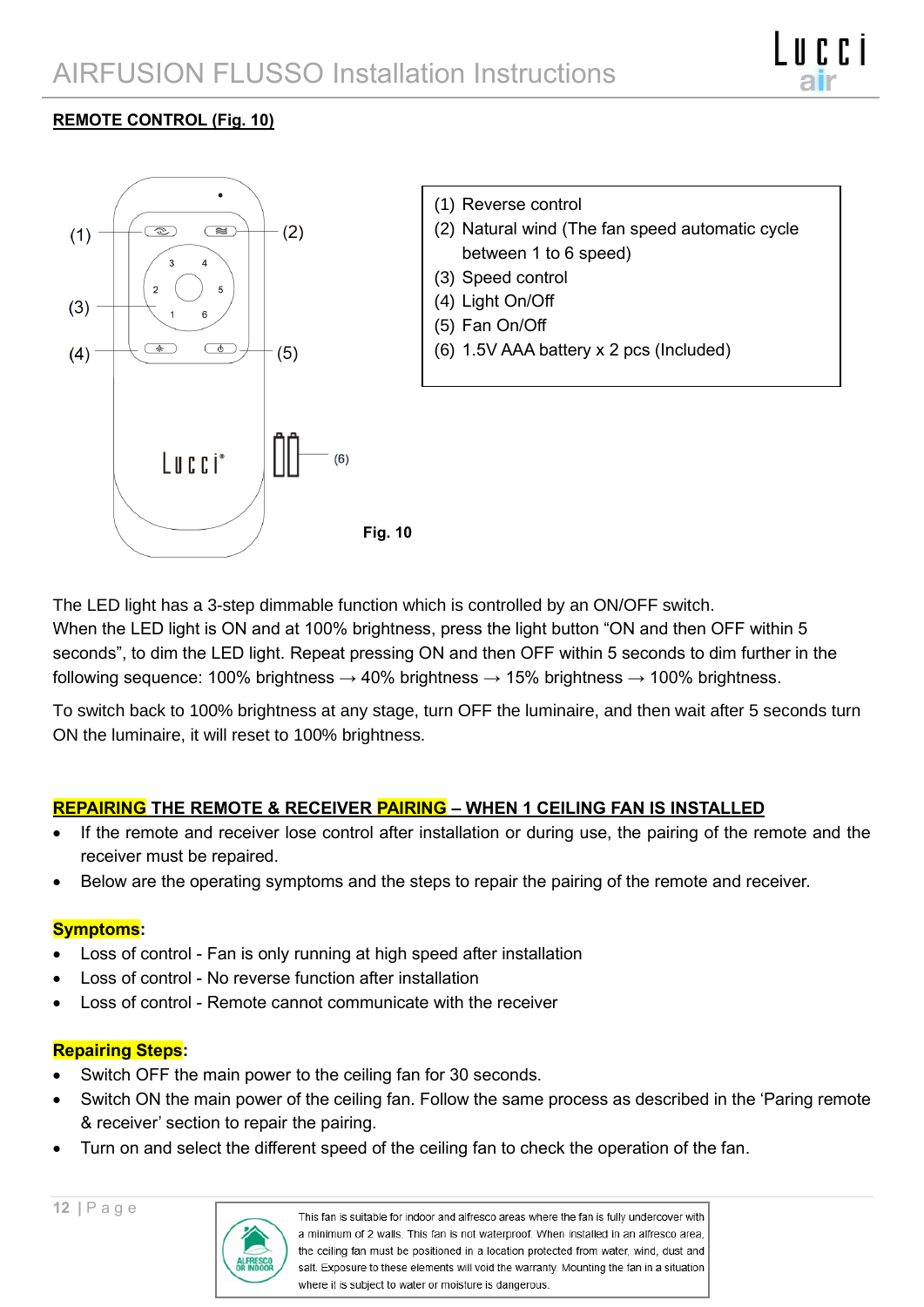#### **AFTER INSTALLATION**

**NOTE**: Ceiling fans tend to move during operation due to the fact that they are mounted on a rubber grommet. If the fan was mounted rigidly to the ceiling it would cause excessive vibration. Movement of a few centimetres is quite acceptable and DOES NOT suggest any problem.

**TO REDUCE THE FAN WOBBLE:** Please check that all screws which fix the mounting bracket and down rod are secure.

NOTE: This fan has been precision balanced at the factory and will not need to be balanced again.

#### **NOISE:**

When it is quiet (especially at night) you may hear occasional small noises. Slight power fluctuations and frequency signals superimposed in the electricity for off-peak hot water control, may cause a change in fan motor noise. This is normal. Please allow a 24-hour "settling-in" period, most noises associated with a new fan disappear during this time.

The manufacturer's warranty covers actual faults that may develop and NOT minor complaints such as hearing the motor run – All electric motors are audible to some extent.

#### **CARE & CLEANING**

#### **NOTE: Always turn OFF the power at the mains switch before performing any maintenance or attempting to clean your fan**.

- Every 6 months periodic cleaning of your ceiling fan is the only maintenance required. Use a soft brush or lint free cloth to avoid scratching the paint finish. Please turn off electricity power when you do so.
- Do not soak or immerse your ceiling fan in the water or other liquids. It could damage the motor or the blades and create the possibility of an electrical shock.
- Ensure that the fan does not come in contact with any organic solvents or cleaners.
- To clean the fan blade, wipe with only a damp clean cloth with NO organic solvents or cleaners.
- The motor has a permanently lubricated ball bearing so there is no need to oil.

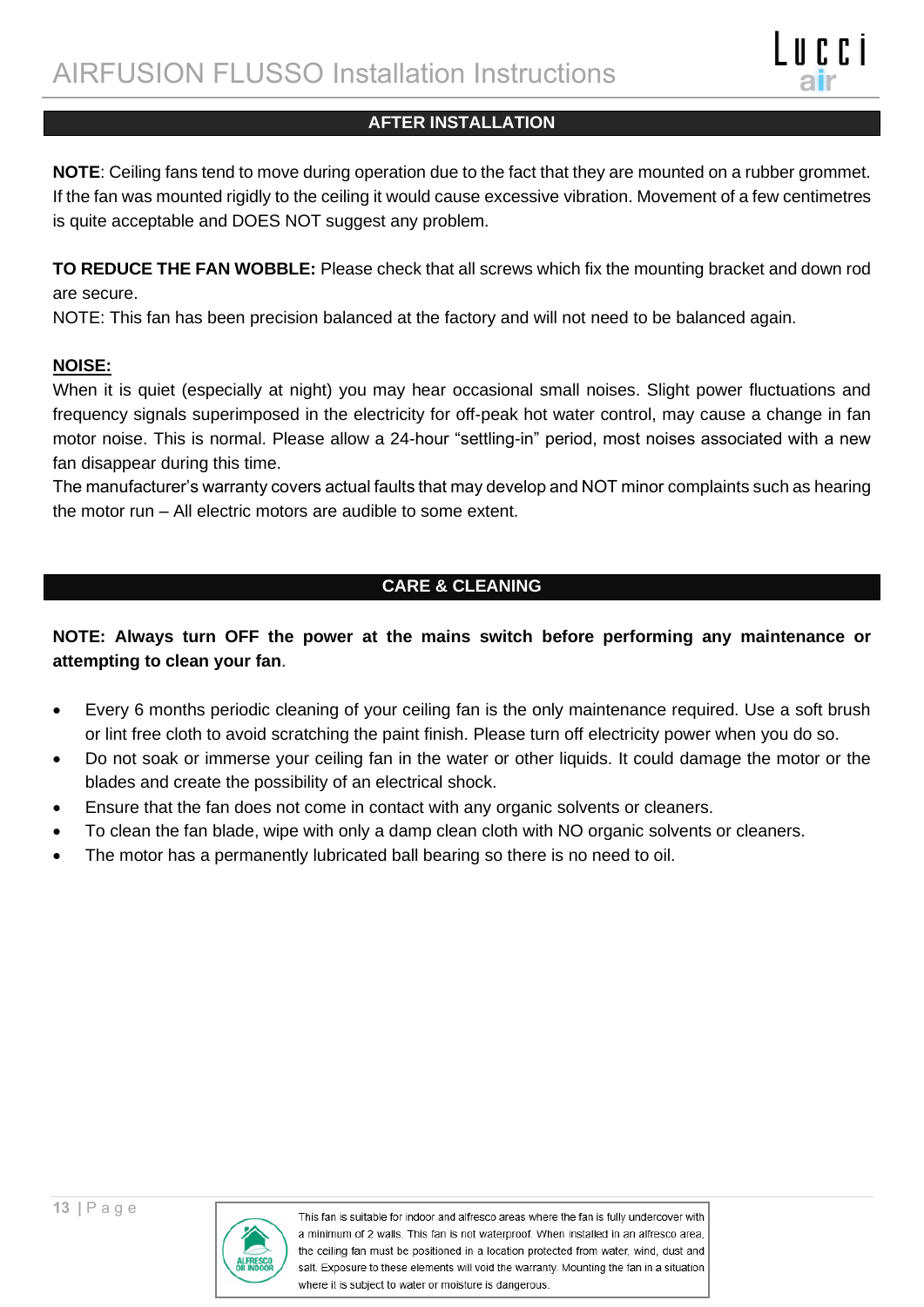- **WARNING –** Keep new and used batteries away from children.
- **CAUTION –** Do not ingest battery—Chemical burn hazard.
- Always use 2 x AAA battery type with this ceiling fan remote controller.
- Ensure the batteries are inserted with the correct polarity.
- To prevent false operation during battery insertion or replacement, this ceiling fan must be disconnected from the supply mains.
- Remove batteries from the product when not in use for long periods of time.
- Batteries must be removed from the remote transmitter before it is discarded.
- Dispose of exhausted batteries immediately and safely (so they cannot be retrieved by children). Batteries can still be dangerous. Contact your local council to safely dispose of the battery.
- Regularly check the product and make sure the battery box lid is correctly secured. If the battery compartment does not close securely, stop using the product and keep it away from children.
- If you think batteries might have been swallowed or placed inside any part of the body, seek immediate medical attention. If you suspect your child has swallowed or inserted a button battery, immediately call the 24-hour Poisons Information Centre on **13 11 26** for fast, expert advice.
- Battery Leaks: Battery contains chemicals and should be treated as any chemical would. Take precautions when handling leaked battery chemicals. Battery chemicals should not be placed near the eyes or ingested. Contact Poisons Information Centre on **13 11 26** for fast, expert advice.

| <b>TECHNICAL INFORMATION</b> |                                                    |  |  |  |
|------------------------------|----------------------------------------------------|--|--|--|
| Fan                          | 52" DC fan - FLUSSO                                |  |  |  |
| <b>Fan Models</b>            | LD-52" FLUSSO / SKU# 210661, 210662, 210663        |  |  |  |
| <b>Rated Voltage</b>         | 220-240V~50Hz                                      |  |  |  |
| Rated Wattage (Motor)        | 32W                                                |  |  |  |
| Rated wattage (Lamp)         | GX53 (SKU#121357 / SKU#121358), Max.18W (Included) |  |  |  |
| Battery for remote           | 2 x AAA (Included)                                 |  |  |  |
| Weight                       | $5$ kg                                             |  |  |  |
| <b>Canopy Dimensions</b>     | Dia:146mm<br>H:17.5mm                              |  |  |  |

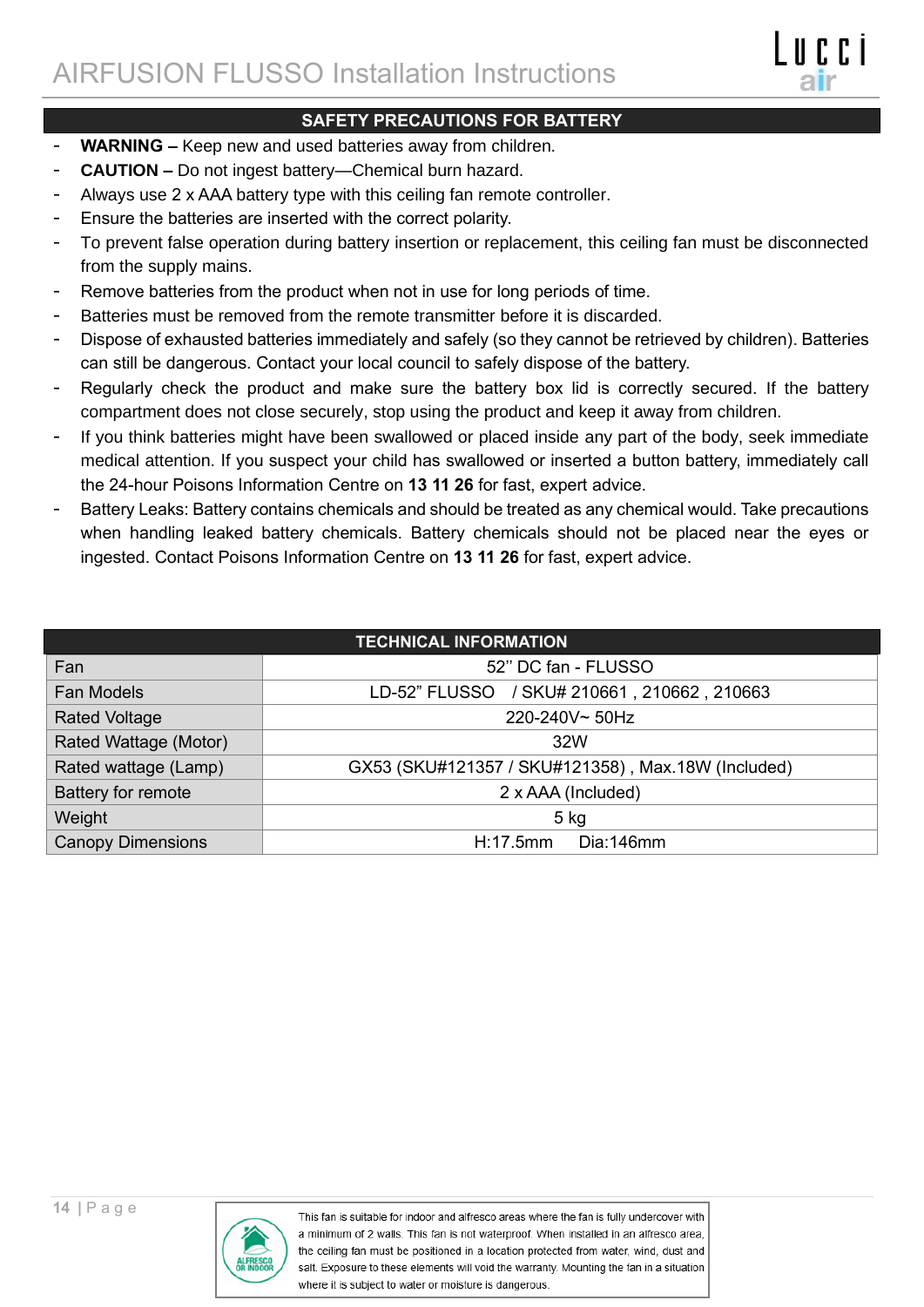## LUCCI CEILING FAN WARRANTY DETAIL

ITECI

### LUCCI WARRANTY HOTLINE- 1800 602 243

#### **THIS WARRANTY IS VALID IN AUSTRALIA ONLY**

In the event of service being required, please call the Lucci Fan Warranty Hotline on 1800 602 243 between 9am & 5pm (EST) Monday to Friday. Please make sure you have all the ceiling fan details filled out at the end of the manual before making the call.

Every Lucci ceiling fan is thoroughly inspected and tested before being released for sale. In addition to any warranty rights or conditions under statutory regulations, Lucci warrants all of its ceiling fans against defective workmanship and faulty materials for twenty four (24) months from the date of purchase. Lucci undertakes, at its option, to repair or replace, free of charge, each product or part thereof on condition that;

- 1. The fan or relevant part has not been subjected to misuse, neglect, or been involved in an accident.
- 2. The repairs are not required as a result of normal wear and tear.
- 3. The product was installed by a licensed electrical contractor.
- 4. A copy of the original receipt of purchase is presented.
- 5. 12 month warranty applies when used in any non-domestic applications.
- 6. This warranty does not cover stains, scratch and scuff marks, or dents if the product is purchased through a factory outlet or to refurbished items.

Our goods come with guarantees that cannot be excluded under the Australian Consumer Law. You are entitled to a replacement or refund for a major failure and compensation for any other reasonably foreseeable loss or damage. You are also entitled to have the goods repaired or replaced if the goods fail to be of acceptable quality and the failure does not amount to a major failure.

**Lucci Design cannot be held responsible for any repair other than those carried out by it or one of its Authorised Service Agents. Please keep this warranty information in a safe place. This information must be produced in the event of service being required.**

#### **Distributed by:**

Beacon Lighting 140 Fulton Drive Derrimut, Victoria, 3026 Australia Ph +613 9368 1000 Fax +613 9360 9332 Email: warranty@beaconlighting.com.au